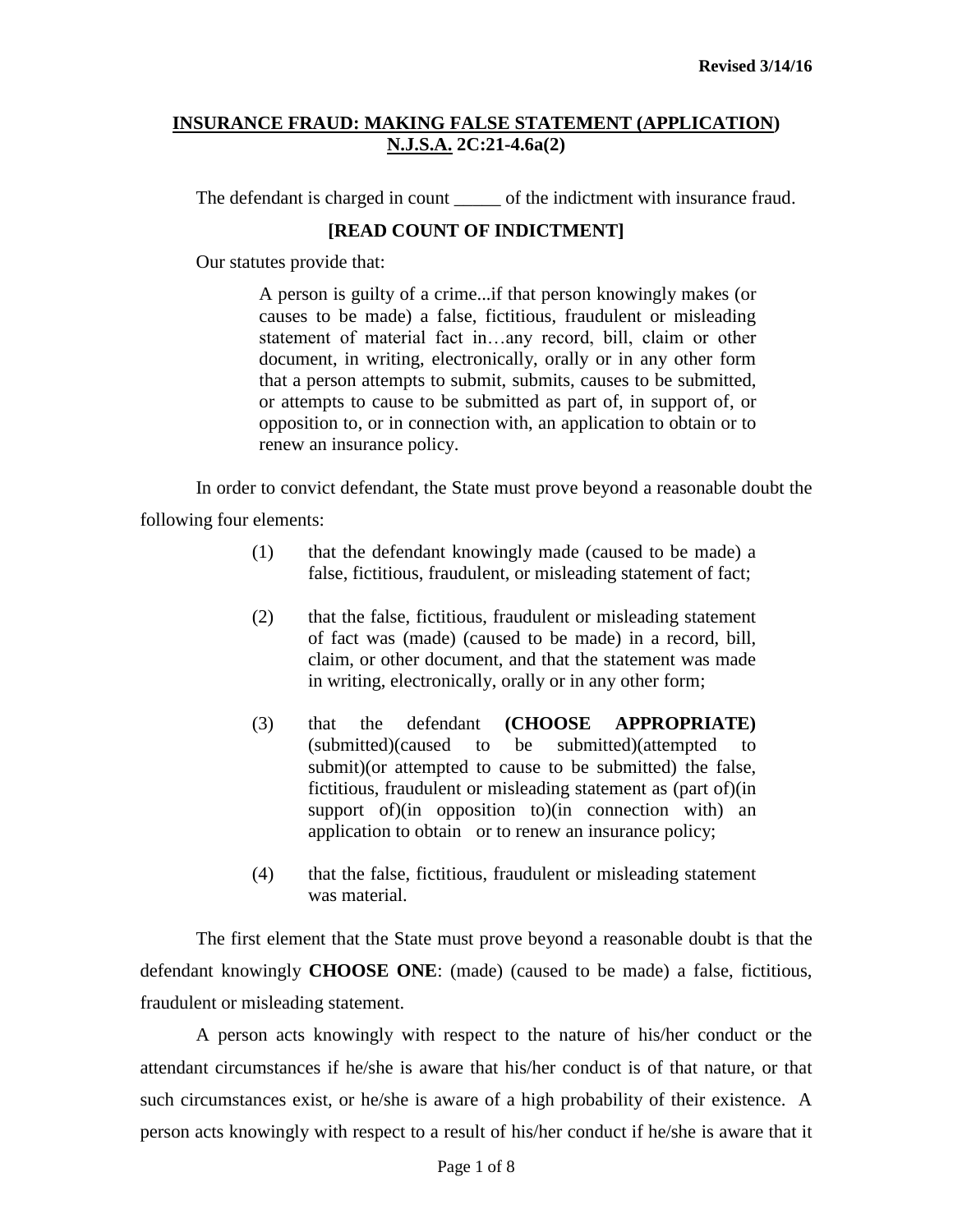is practically certain that his/her conduct will cause such a result. "Knowing," "with knowledge," or equivalent terms have the same meaning. Knowingly is a state of mind and cannot be seen and can only be determined by inference from conduct, words or acts. Therefore, it is not necessary that witnesses be produced by the State to testify that a defendant said that he/she knowingly did something. His/Her knowledge may be gathered from his/her acts and his/her conduct and from all he/she said and did at the particular time and place and from all the surrounding circumstances reflected in the testimony [and evidence adduced at trial].

The second element requires the State to prove beyond a reasonable doubt that the defendant (made)(caused to be made) a false, fictitious, fraudulent or misleading statement of material fact in a record, bill, claim or other document. The statement may have been made in writing, electronically, orally or in any other form.

The third element the State must prove beyond a reasonable doubt is that the defendant (submitted) (caused to be submitted) (attempted<sup>1</sup> to submit)(attempted to cause to be submitted) the statement (as part of) (in connection with)(in support of)(in opposition to) an application to obtain or to renew an insurance policy.

To obtain means to bring about a transfer or purported transfer of a legal interest in property. $2$ 

Property means anything of value, including real estate, tangible and intangible personal property, contract rights, choses in action and other interests in or claims to wealth, and financial instruments.<sup>3</sup>

An application to renew an insurance policy means an application to an insurer to replace or supersede a policy previously issued and delivered by the same insurer to the applicant at the end of the policy period or an application to an insurer for the issuance and delivery of a certificate or notice extending the term of the policy beyond its policy period or terms.<sup>4</sup>

"Insurance policy" means the instrument, in writing, electronically or in any other form, in which are set forth the terms of any certificate of insurance, binder of coverage,

l

<sup>1</sup> If attempt is charged, the jury should be instructed from the Model Jury Charge, Attempt N.J.S.A. 2C:5-1, as attempt requires a purposeful mental state.

 $N.J.S.A. 2C:20-1(f).$ 

 $N.J.S.A. 2C: 20-1(g).$ 

<sup>4</sup> N.J.S.A. 17:29C-6(E); N.J.S.A. 17:33B-33. *See also* Barbera Corp. v. Bob Maneely Ins. Agency, 197 N.J.Super. 339, 344 (App. Div. 1984).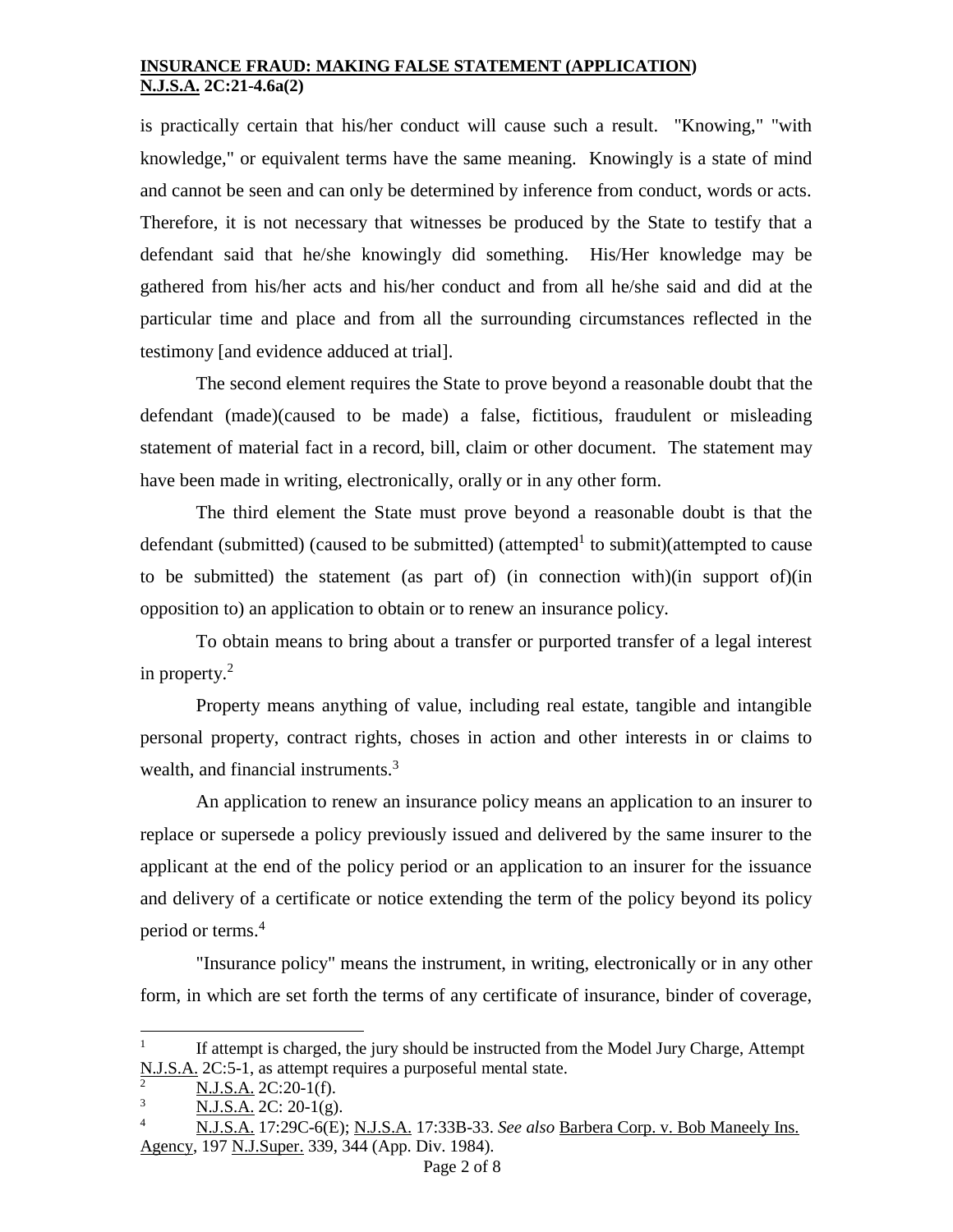contract of insurance or contract of re-insurance, issued by an insurance company, including, but not limited to, a State-assigned risk plan, plan of indemnity protection provided by or on behalf of a joint insurance fund or benefit plan, motor club service plan, or guaranty bond, surety bond, cash bond or any other alternative to insurance authorized or permitted by the State of New Jersey.<sup>5</sup>

"Insurance company" means any person, company, corporation, unincorporated association, partnership, professional corporation, agency of government and any other entity authorized or permitted to do business in New Jersey, subject to regulation by the State, or incorporated or organized under the laws of any other state of the United States or of any foreign nation or of any province or territory thereof, to indemnify another against loss, damage, risk or liability arising from a contingent or unknown event. Insurance company includes, but is not limited to, an insurance company as that term is defined in section 3 of P.L. 1983, c. 320 (C.17:33A-3), self-insurer, re-insurer, reciprocal exchange, inter-insurer, hospital, medical or health service corporation, health maintenance organization, surety, assigned risk plan, joint insurance fund, and any other entity legally engaged in the business of insurance as authorized or permitted by the State of New Jersey, including but not limited to any such entity incorporated or organized under the laws of any other state of the United States or of any foreign nation or of any province or territory thereof.<sup>6</sup>

## **[CHARGE APPROPRIATE SECTION IF APPLICABLE:**

Insurance company includes, but is not limited to, an insurance company which can be in the form of any corporation, association, partnership, reciprocal exchange, interinsurer, Lloyd's insurer, fraternal benefit society or other person engaged in the business of insurance pursuant to Subtitle 3 of Title 17 of the Revised Statutes (C. 17:17- 1 et seq.), or Subtitle 3 of Title 17B of the New Jersey Statutes (C. 17B:17-1 et seq.); or any medical service corporation operating pursuant to P.L. 1940, c. 74 (C. [17:48A-1 et](http://web2.westlaw.com/find/default.wl?rp=%2ffind%2fdefault.wl&vc=0&DB=1000045&DocName=NJST17%3A48A%2D1&FindType=L&AP=&fn=_top&rs=WLW8.02&mt=Westlaw&vr=2.0&sv=Split)  [seq.\)](http://web2.westlaw.com/find/default.wl?rp=%2ffind%2fdefault.wl&vc=0&DB=1000045&DocName=NJST17%3A48A%2D1&FindType=L&AP=&fn=_top&rs=WLW8.02&mt=Westlaw&vr=2.0&sv=Split); or any hospital service corporation operating pursuant to  $P.L.$  1938, c. 366 [\(C.](http://web2.westlaw.com/find/default.wl?rp=%2ffind%2fdefault.wl&vc=0&DB=1000045&DocName=NJST17%3A48%2D1&FindType=L&AP=&fn=_top&rs=WLW8.02&mt=Westlaw&vr=2.0&sv=Split) [17:48-1 et seq.\)](http://web2.westlaw.com/find/default.wl?rp=%2ffind%2fdefault.wl&vc=0&DB=1000045&DocName=NJST17%3A48%2D1&FindType=L&AP=&fn=_top&rs=WLW8.02&mt=Westlaw&vr=2.0&sv=Split); or any health service corporation operating pursuant to P.L. 1985, c. 236 (C. [17:48E-1 et seq.\)](http://web2.westlaw.com/find/default.wl?rp=%2ffind%2fdefault.wl&vc=0&DB=1000045&DocName=NJST17%3A48E%2D1&FindType=L&AP=&fn=_top&rs=WLW8.02&mt=Westlaw&vr=2.0&sv=Split); or any dental service corporation operating pursuant to P.L. 1968,  $c. 305$  (C. [17:48C-1 et seq.\)](http://web2.westlaw.com/find/default.wl?rp=%2ffind%2fdefault.wl&vc=0&DB=1000045&DocName=NJST17%3A48C%2D1&FindType=L&AP=&fn=_top&rs=WLW8.02&mt=Westlaw&vr=2.0&sv=Split); or any dental plan organization operating pursuant to P.L.

l

<sup>5</sup> N.J.S.A. 2C:21-4.5.

<sup>6</sup> Id.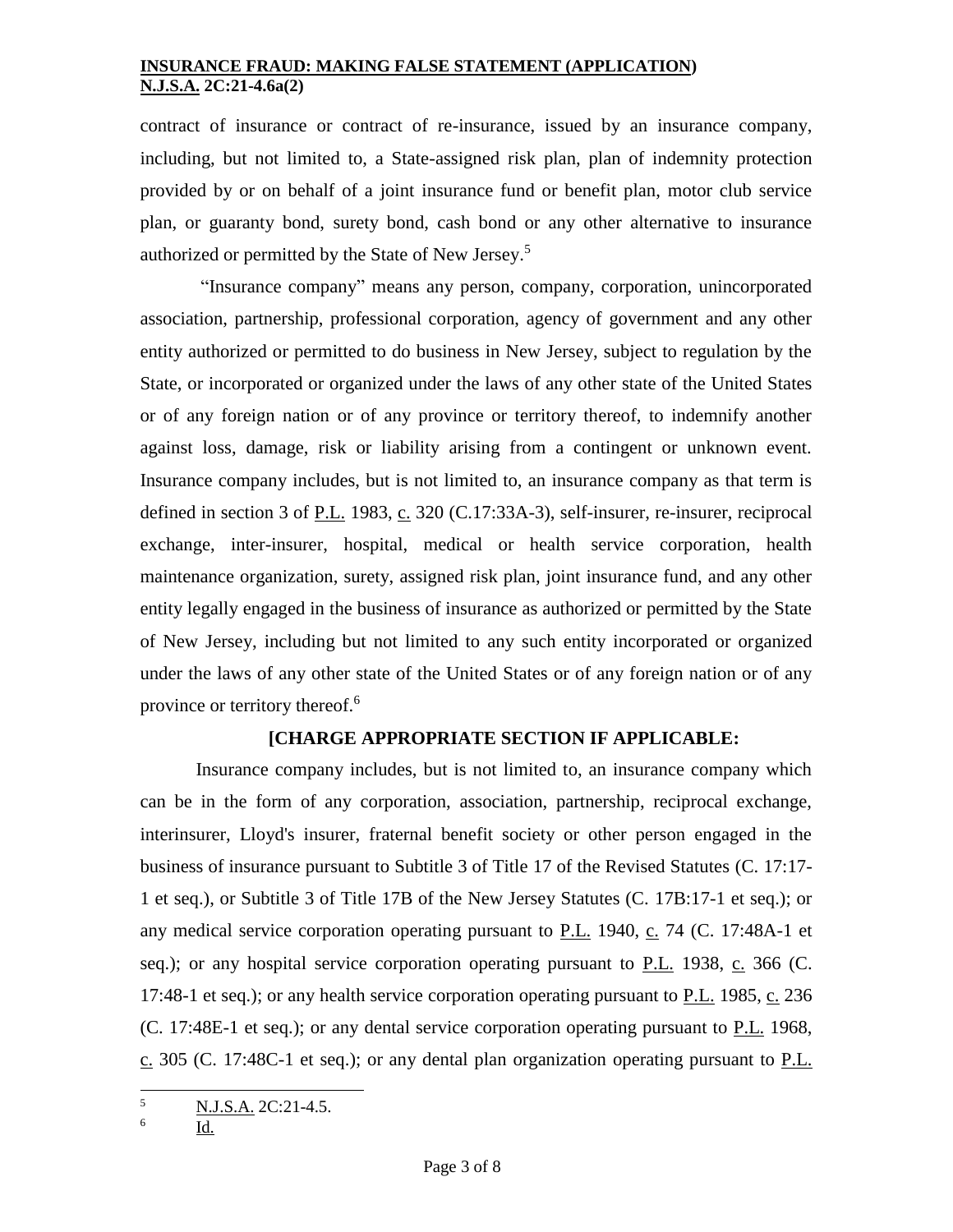1979, c. 478 (C. [17:48D-1 et seq.\)](http://web2.westlaw.com/find/default.wl?rp=%2ffind%2fdefault.wl&vc=0&DB=1000045&DocName=NJST17%3A48D%2D1&FindType=L&AP=&fn=_top&rs=WLW8.02&mt=Westlaw&vr=2.0&sv=Split); or any insurance plan operating pursuant to P.L. 1970, c. 215 (C. [17:29D-1\)](http://web2.westlaw.com/find/default.wl?rp=%2ffind%2fdefault.wl&vc=0&DB=1000045&DocName=NJST17%3A29D%2D1&FindType=L&AP=&fn=_top&rs=WLW8.02&mt=Westlaw&vr=2.0&sv=Split); or the New Jersey Insurance Underwriting Association operating pursuant to P.L. 1968, c. 129 (C. [17:37A-1 et seq.\)](http://web2.westlaw.com/find/default.wl?rp=%2ffind%2fdefault.wl&vc=0&DB=1000045&DocName=NJST17%3A37A%2D1&FindType=L&AP=&fn=_top&rs=WLW8.02&mt=Westlaw&vr=2.0&sv=Split); or the New Jersey Automobile Full Insurance Underwriting Association operating pursuant to P.L. 1983, c. 65 (C. [17:30E-1 et seq.\)](http://web2.westlaw.com/find/default.wl?rp=%2ffind%2fdefault.wl&vc=0&DB=1000045&DocName=NJST17%3A30E%2D1&FindType=L&AP=&fn=_top&rs=WLW8.02&mt=Westlaw&vr=2.0&sv=Split) and the Market Transition Facility operating pursuant to section 88 of P.L. 1990, c. 8 (C. [17:33B-11\)](http://web2.westlaw.com/find/default.wl?rp=%2ffind%2fdefault.wl&vc=0&DB=1000045&DocName=NJST17%3A33B%2D11&FindType=L&AP=&fn=_top&rs=WLW8.02&mt=Westlaw&vr=2.0&sv=Split); or any risk retention group or purchasing group operating pursuant to the "Liability Risk Retention Act of 1986," 15 U.S.C. [§ 3901 et seq.](http://web2.westlaw.com/find/default.wl?rp=%2ffind%2fdefault.wl&vc=0&DB=1000546&DocName=15USCAS3901&FindType=L&AP=&fn=_top&rs=WLW8.02&mt=Westlaw&vr=2.0&sv=Split) 7 , or a self-insurer, re-insurer, reciprocal exchange, inter-insurer, hospital, medical or health service corporation, health maintenance organization, surety, assigned risk plan, joint insurance fund, and any other entity legally engaged in the business of insurance as authorized or permitted by the State of New Jersey, including but not limited to any such entity incorporated or organized under the laws of any other state of the United States or of any foreign nation or of any province or territory thereof.<sup>8</sup>]

# **[RESUME MAIN CHARGE AND CHARGE IN ALL CASES]**

The fourth element the State must prove beyond a reasonable doubt is that the statement made was material.

An insured's misstatement is material if it could have reasonably affected the decision by an insurance company to provide insurance coverage to a claimant or the decision to provide any benefit pursuant to an insurance policy or the decision to provide reimbursement or the decision to pay a claim. 9 **(THE COURT SHOULD TAILOR THIS PORTION OF THE CHARGE TO THE FACTS IF MATERIALITY IS DISPUTED)** <sup>10</sup>

The statement of fact is material if it could have affected the decision to issue an insurance policy or the decision to renew an insurance policy. (**THE COURT SHOULD TAILOR THIS PORTION OF THE CHARGE TO THE FACTS IF MATERIALITY IS DISPUTED**) 11

This definition has been adapted from the definition of materiality found in the perjury

 $\overline{7}$  $\frac{P.L.}{NIS A}$  P.C. 320 (sec. 3)(N.J.S.A. 17:33A-3).

<sup>8</sup> N.J.S.A. 2C:21-4.5.

 $\frac{9}{10}$  State v. Goodwin, 224 N.J. 102, 115 (2016).

See Model Jury Charges, Criminal, Perjury, N.J.S.A. 2C:28-1b. This paragraph should be tailored to the appropriate facts of the case if the issue regarding materiality is disputed or falls outside the examples cited. The New Jersey Supreme Court has consistently held that the subjective good faith of the applicant regarding an "innocent" mistake was not relevant to the materiality determination. <u>Palisades Safety and Ins. Ass'n v. Bastien</u>, 175 <u>N.J.</u> 144, 151 (1995).<br><sup>11</sup> This definition has been edented from the definition of meteriality found in the portu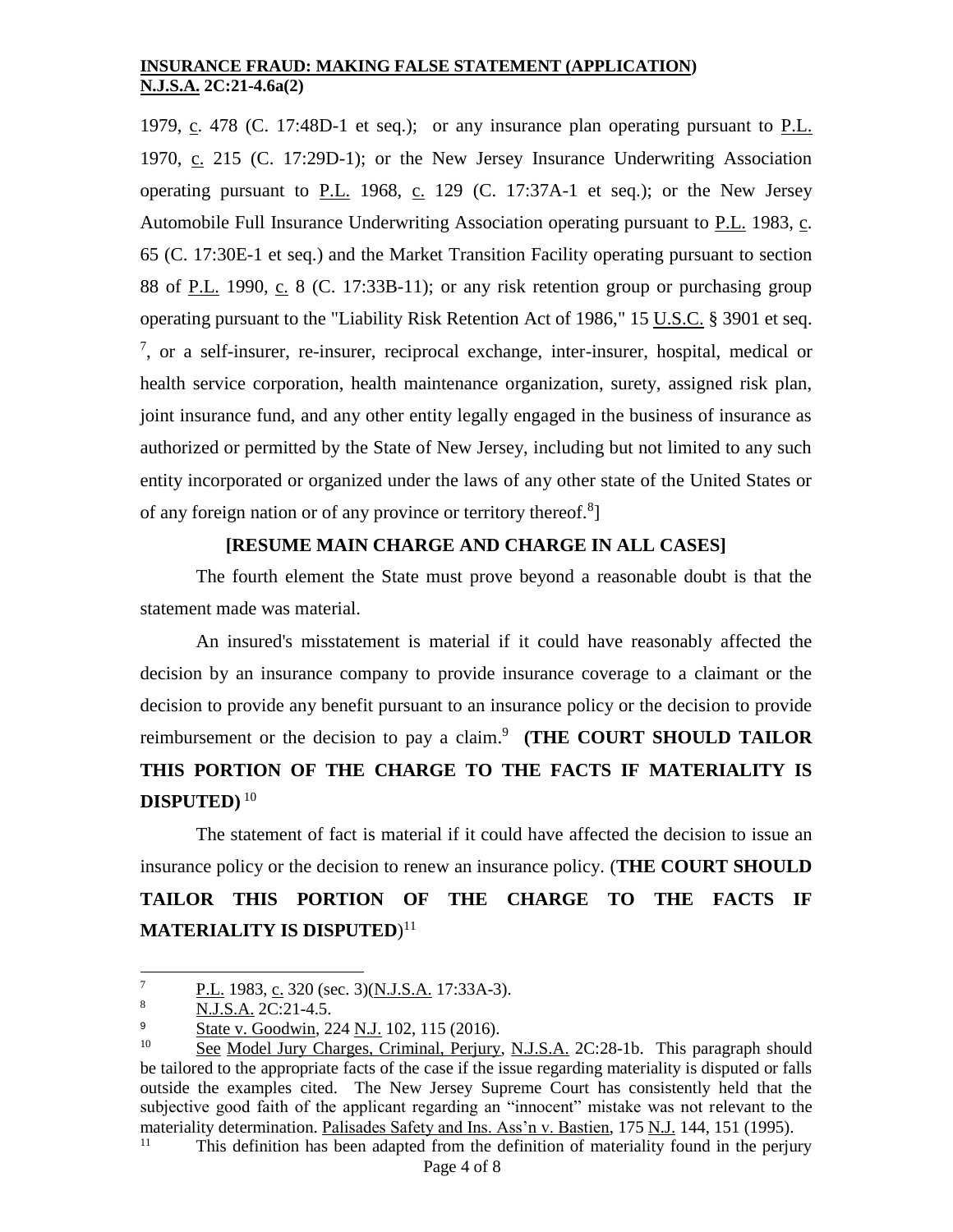## **[CHARGE IF APPLICABLE]**

#### **(Statutory Inference regarding signature or initials)**<sup>12</sup>

If you find that signed or initialed an application, bill, claim, affidavit, certification, record or other document, then you may infer that he/she read and reviewed the application, bill, claim, affidavit, certification, record or other document.

An inference is a deduction of fact that may be drawn logically and reasonably from another fact or group of facts established by the evidence. Whether or not an inference should be drawn is for you to decide using your own common sense, knowledge and everyday experience. Ask yourselves is it probable, logical and reasonable. However, you are never required or compelled to draw an inference. You alone decide whether the facts and circumstances shown by the evidence support an inference and you are always free to draw or not to draw an inference. If you draw an inference, you should weigh it in connection with all the other evidence in the case keeping in mind that the burden of proof is upon the State to prove all the elements of the crime beyond a reasonable doubt.

## **[CHARGE IF APPLICABLE]**

#### **(Multiple fraudulent statements alleged in a single narrative or document)**

The State alleges that the defendant made multiple statements that are alleged to be false, fictitious, fraudulent or misleading which are contained in the same narrative or document relating to the claim. Multiple fraudulent statements may be considered by you to constitute multiple acts of insurance fraud only if the alleged fraudulent statement relates to a conceptually distinct claim. (Here, the State alleges the claims are distinct: Instruct the jury as to the nature of the State's claim. Charge the defendant's version, if requested.)

If the multiple statements made in a single narrative or document relate to a claim that is conceptually similar, it may then constitute only a single act of insurance fraud.<sup>13</sup>

 $\frac{N.J.S.A.}{N}$  2C:21-4.6(c).

l

model jury charge. See Model Jury Charges, Criminal, Perjury, N.J.S.A. 2C:28-1b. It should not be considered to be exhaustive. This paragraph should be tailored to the appropriate facts of the case if the issue regarding materiality is disputed or falls outside the examples cited. The New Jersey Supreme Court has consistently held that the subjective good faith of the applicant regarding an "innocent" mistake was not relevant to the materiality determination. Palisades Safety and Ins. Ass'n v. Bastien, 175 N.J. 144, 151 (1995).

Page 5 of 8 State v. Fleischman, 189 N.J. 539, 554 (2007). As an example where multiple false statements in a single narrative would constitute separate acts, Fleischman points to the situation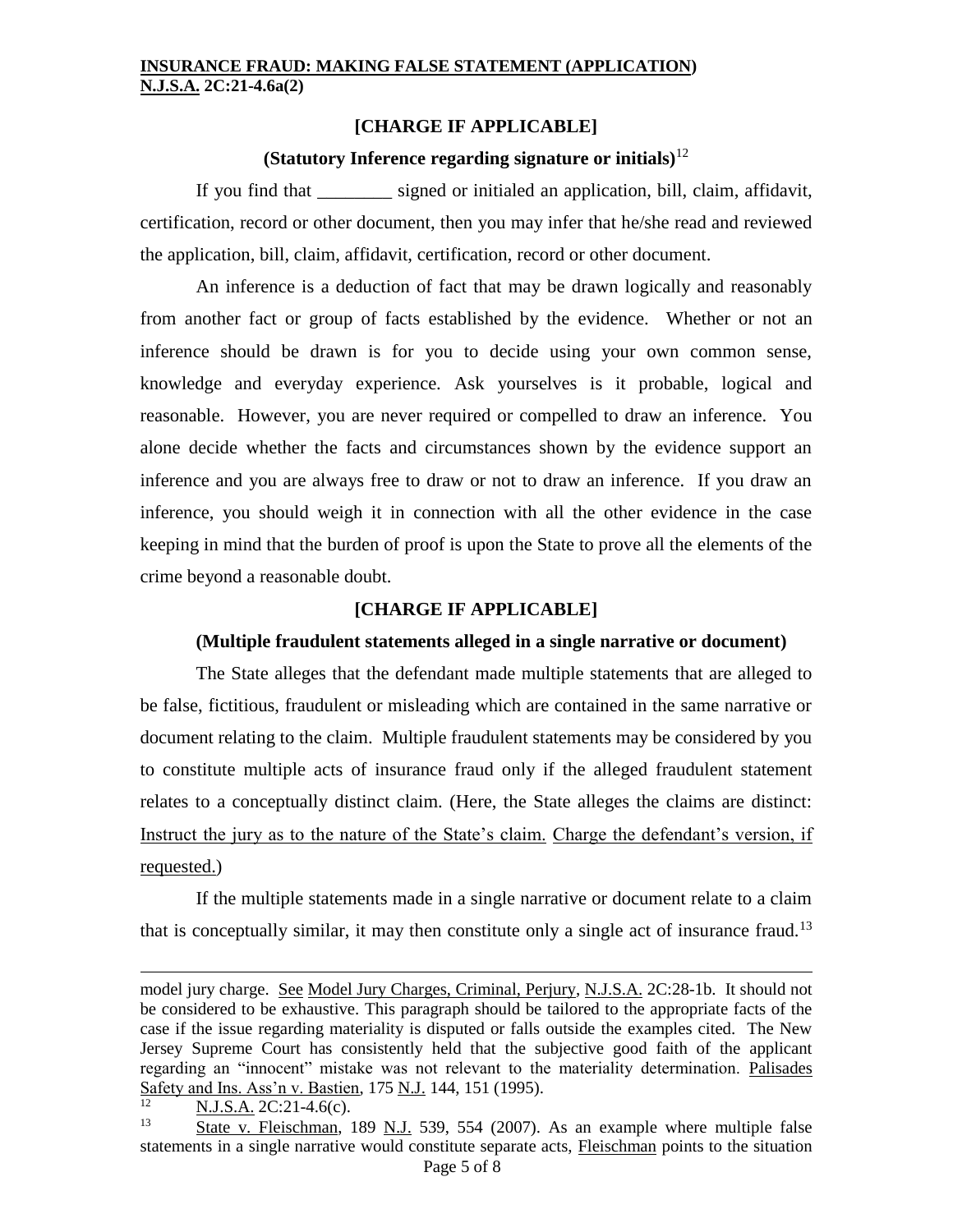Thus, you must unanimously find that the State has met its burden to prove the four elements that I have defined for you as to a particular statement contained in any single narrative or document. <sup>14</sup> In other words, all twelve of you must agree that a particular statement contained in the narrative or document satisfies all four elements beyond a reasonable doubt in order to find the defendant guilty.

# **[RESUME MAIN CHARGE]**

If the State has failed to prove any of these elements beyond a reasonable doubt, then you must find defendant not guilty of the crime of insurance fraud. If you find that the State has proven beyond a reasonable doubt each of the four elements, then you must find defendant guilty of the crime of insurance fraud. If you find the defendant guilty of the crime of insurance fraud, you must then go on to consider the following.

## **[CHARGE IF SECOND DEGREE INSURANCE FRAUD IS ALLEGED]**

If you find that the State has proven the defendant guilty of insurance fraud, you must then consider if the defendant knowingly committed five or more acts of insurance fraud that had an aggregate value of at least one thousand dollars.

A section of our statute provides that the more serious crime of insurance fraud is if the defendant knowingly committed five or more acts of insurance fraud that had an aggregate value of at least one thousand dollars.<sup>15</sup>

I have already defined the mental state of knowingly for you.

l

If a statement is contained in a separate document or narrative, even if it is related to a single application, the statement contained in the separate document or narrative may

where a false statement is made that an automobile was stolen, and that a false claim was made that a fur coat was in the automobile at the time of the theft. This would constitute separate acts of insurance fraud, even if contained in a single narrative.  $\underline{Id}$  at 546-547 n.3.<br><sup>14</sup> The Committee's view is that this aposition manimity above is not

The Committee's view is that this specific unanimity charge is required as to a particular statement pursuant to State v. Frisby, 174 N.J. 583 (2002) and State v. Gentry, 183 N.J. 30 (2005) and the cases cited therein as a matter of state constitutional law. Although a specific unanimity charge is not required in every circumstance where the jury must find some preliminary factual circumstances which might be evidence of a single course of conduct, *see e.g*. State v. Parker, 124 N.J. 628, 633 (1994) and examples cited therein, the discrete inquiry the jury must undertake regarding the materiality of a statement seems to make this scenario more like those examples cited in Frisby and Gentry which require a specific unanimity instruction as opposed to Parker and examples cited therein. A special verdict form may be needed to be used if the circumstances warrant.

<sup>15</sup> N.J.S.A. 2C:21-4.6(b). The statute states that claims of health care claims fraud can be aggregated under this section. If there are allegations of health care claims fraud, N.J.S.A. 2C:21.4.2, the Model Jury Charge on Health Care Claims Fraud should be used as appropriate for those alleged acts.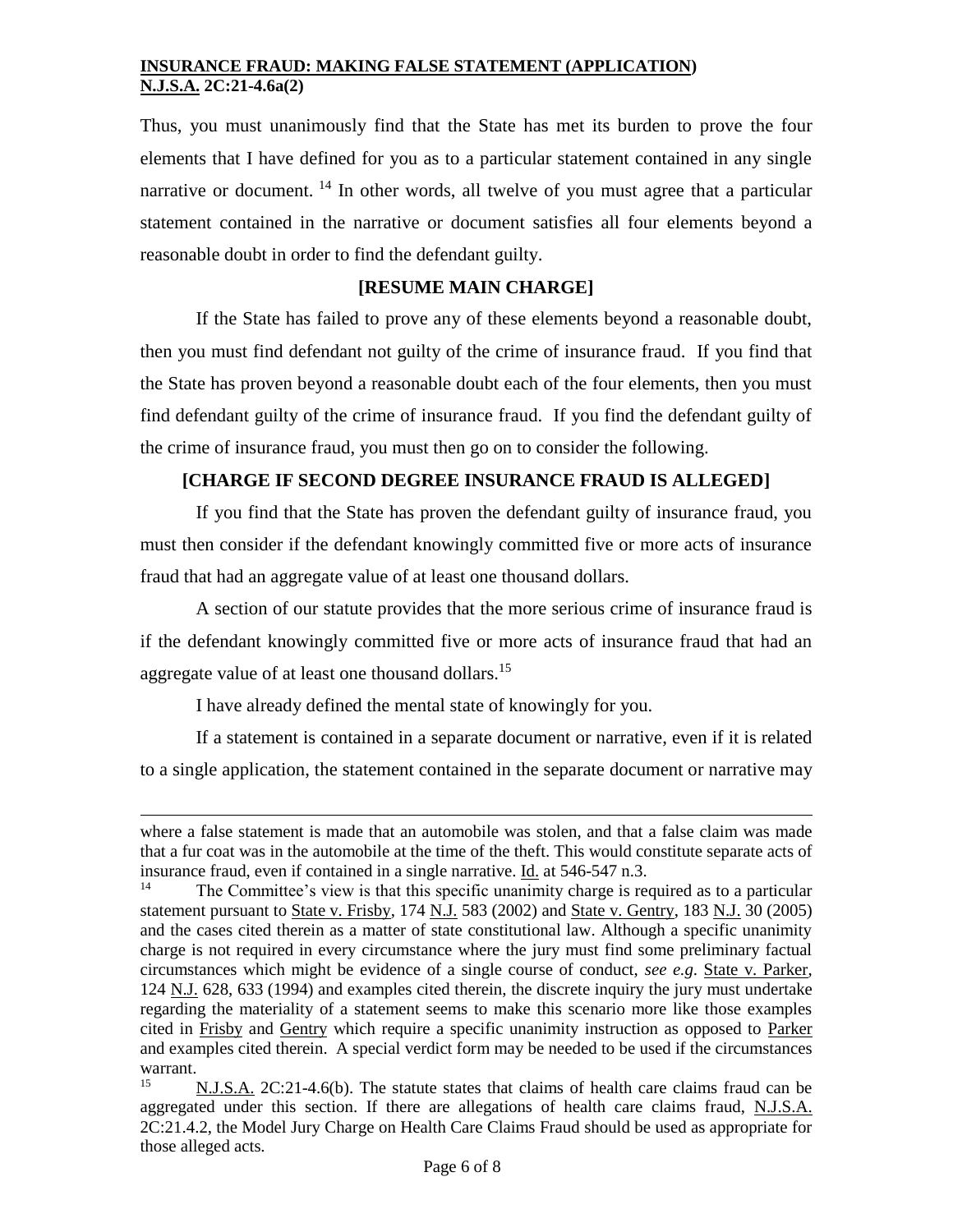constitute an individual act of insurance fraud.<sup>16</sup> Multiple statements in the same narrative or document relating to a conceptually similar claim may only constitute a single act of insurance fraud. Thus, to find five or more acts, you must find that the State has proven beyond a reasonable doubt, that the defendant knowingly made a false, fictitious, fraudulent or misleading statement or omitted a material fact or caused to be omitted a material fact, in five or more discrete documents or narratives. Statements relating to the same application that are contained in separate narratives or documents may constitute more than a single act, if the State has proven beyond a reasonable doubt that defendant submitted (caused to be submitted) (attempted<sup>17</sup> to submit)(attempted to cause to be submitted) the particular statement (as part of) (in connection with)(in support of)(in opposition to) an application to obtain or to renew an insurance policy, and that each statement was material.

# **[CHARGE IF APPROPRIATE]**

For example, if a document contained a false statement of age and a false statement of the number of previous insurance claims, that would still constitute only a single act of insurance fraud. If, however, a false statement of age was made in one document, and a false statement of the number of previous insurance claims was made in another document, even if the statements were made in connection with the same application, that would constitute separate acts of insurance fraud.<sup>18</sup>

#### **[RESUME MAIN CHARGE]**

The State must also prove beyond a reasonable doubt that the total value of the property, services or other benefit wrongfully obtained or sought to be obtained was \$1,000 or more.

In summary, if you find that the State has failed to prove any of the elements of the crime of Insurance Fraud, you must find the defendant not guilty. If you find the State has proven beyond a reasonable doubt all of the elements of insurance fraud, and the State has proven beyond a reasonable doubt that the defendant committed five or more acts of insurance fraud, and that the total value of the acts was one thousand dollars (\$1,000) or more, then you must find the defendant guilty of the more serious crime of

 $16<sup>16</sup>$  $\frac{16}{17}$  State v. Fleischman, 189 N.J. at 554.

<sup>17</sup> If attempt is charged, the jury should be instructed from the Model Jury Charge, Attempt  $\underline{\text{N.J.S.A.}}$  2C:5-1, as attempt requires a purposeful mental state.

The trial court should not charge similar examples which mirror the acts alleged in the indictment. The examples above should be changed if that occurs.